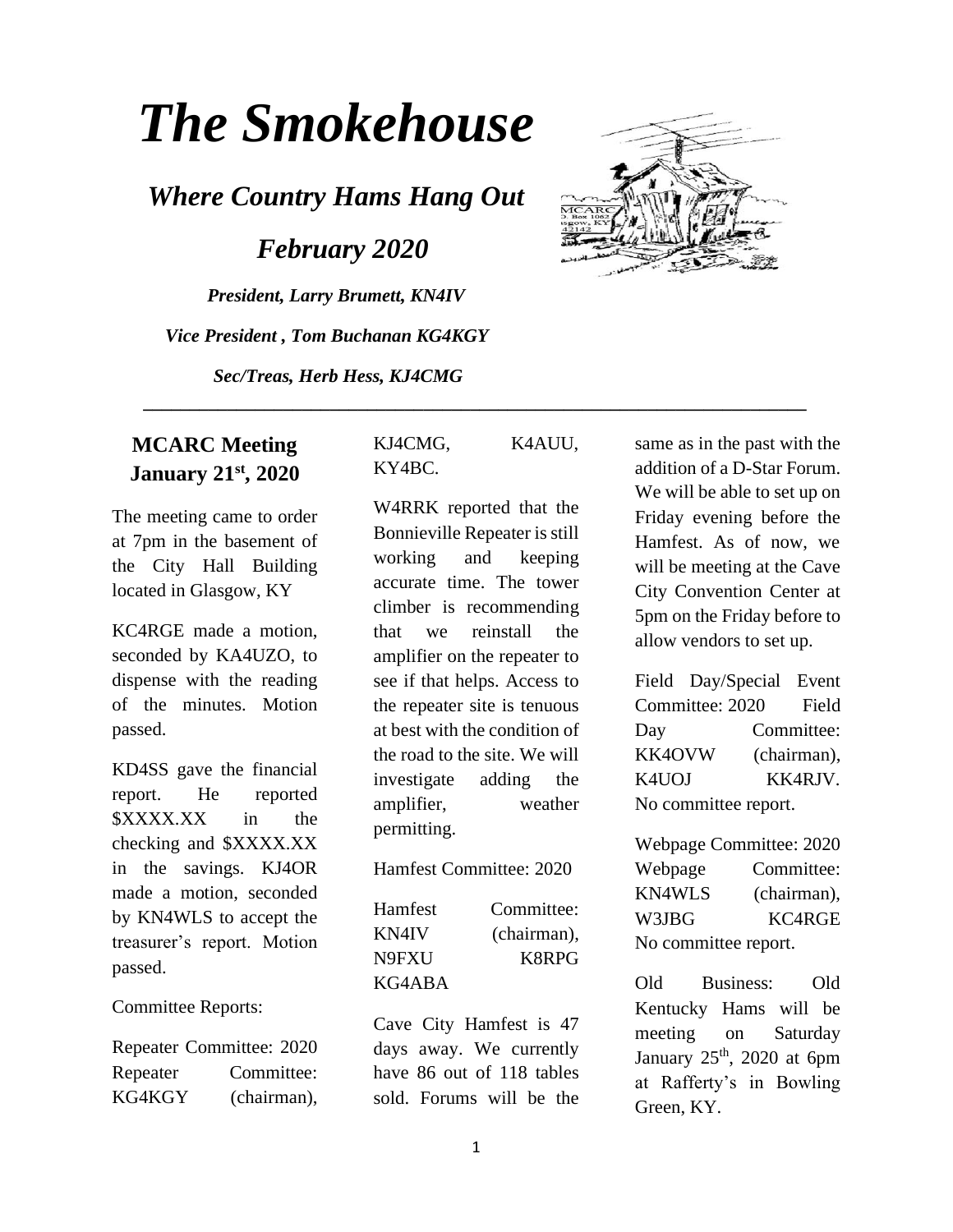New Business: KCARC is going to be setting up a Winter Field Day Station out at the National Corvette Museum Motorsports Park on Saturday January 25<sup>th</sup>, 2020.

K4AUU has been going to Barren River State Park to activate the park for the POTA event. While he was out there, he was approached by some people associated with the Glasgow Highland Games about setting up a station for the Glasgow Highland Games in May. The club was active in the past with setting up a station in the past, but it fell out of favor over the years. Discussion ensued about the logistics of setting up a special event station and who would want to participate. KY4BC participates with the Highland Games and we might be able to operate out of the Emergency Management Communications Trailer.

K4AUU gave a presentation on FT8. He used a Kenwood TS-480 and the G5RV antenna located on the roof of the City Hall Building. FT8 is a weak signal mode that

works in noisy band conditions. K4AUU went over how to setup the macros, the band scope, and the automatic features built into the software. Signal transmission last 15 seconds each time. He also demonstrated another free program called Grid Tracker that can be used to log contacts and show stations that are calling CQ. The program in WSJT-X suite of programs.

No further business to come before the meeting, KJ4OR made a motion, seconded by KC4RGE to adjourn. Motion passed and the meeting was adjourned at 7:43pm.



**President Signs PIRATE Act to Combat Illegal Broadcasting**

On January 24, President Donald Trump signed into

law the "Preventing Illegal Radio Abuse Through Enforcement Act" or the "PIRATE Act." The measure, which amends the Communications Act of 1934, authorizes enhanced penalties for violators. Under the new law, pirate radio broadcasters would be subject to a fine of not more than \$2 million, and violators could be fined up to \$100,000 for each day during which an offense occurs. The new law stipulates that the FCC "shall not decrease or diminish the regular enforcement efforts targeted to pirate radio broadcast stations for other times of the year."

The FCC is to submit to the House Committee on Energy and Commerce and the Senate Committee on Commerce, Science, and Transportation a report summarizing the implementation of this section and associated enforcement activities for the previous fiscal year. The new law also requires "annual sweeps," during which FCC personnel will be assigned to "focus specific and sustained attention on the elimination of pirate radio broadcasting within the top five radio markets identified as prevalent for such broadcasts." The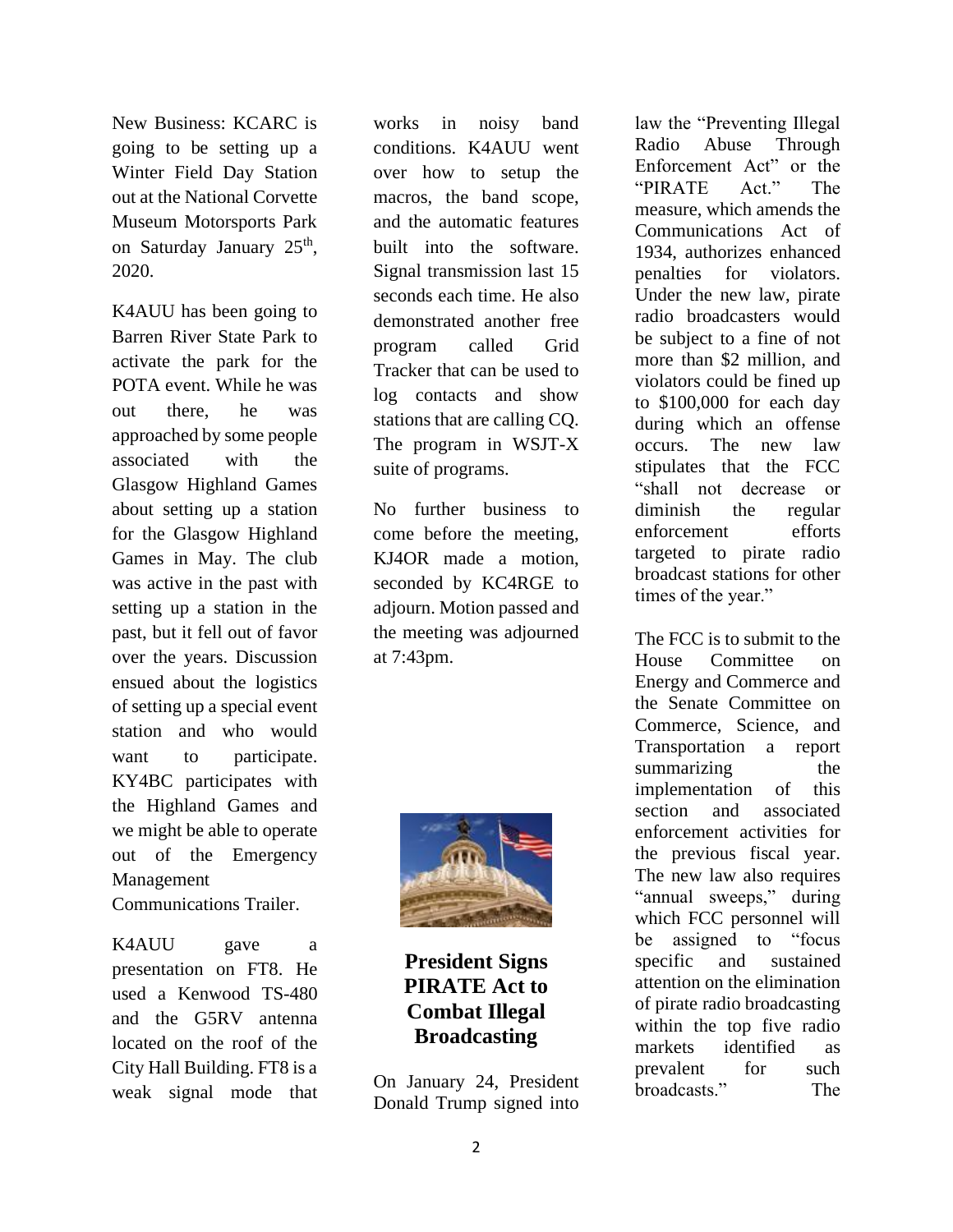Commission also "shall conduct monitoring sweeps to ascertain whether the pirate radio broadcasting identified by enforcement sweeps is continuing and whether additional pirate radio broadcasting is occurring."

Under the new law, the FCC, in pirate broadcasting cases, will change its rules so that it proceeds directly to issuance of a *Notice of Apparent Liability* (*NAL*) without first issuing a *Notice of Unlicensed Operation* (*NOUO*).

The FCC will develop and publish a database of all licensed AM and FM broadcasters, accessible directly from the FCC home page. The FCC is also required to publish a list of "all entities that have received a *Notice of Unlicensed Operation*, *Notice of Apparent Liability*, or forfeiture order," as well as "each entity…operating without a Commission license or authorization."

The law defines pirate radio broadcasting transmitting within the AM and FM bands without an FCC license, but excluding unlicensed operations in compliance with Part 15.



#### **New Amateur Extra Question Pool Released**

The new Amateur Extraclass license examination question pool, effective from July 1, 2020, through June 30, 2024, has been released and is available at the National Conference of Volunteer Coordinators (**[NCVEC](http://www.ncvec.org/)**) website.

The **2020 – [2024 Extra](http://www.ncvec.org/page.php?id=356)[class pool](http://www.ncvec.org/page.php?id=356)** incorporates significant changes compared to the current 2016 – 2020 question pool, which expires on June 30. The number of questions in the pool was reduced from 712 to 622. The result was 239 modified questions, 49 new questions, and 139 questions removed due to changes in what was felt to<br>be an abundance of be an abundance of outdated questions, while areas of new technology and subjects were added.

In addition, an effort was made to balance the difficulty level, removing or replacing some questions deemed too easy or too difficult compared to the rest of the pool. The 2020 pool has 10 diagrams, which have been renumbered because the new question pool has two fewer than the 2016 question pool.



## **Swains Island DXpedition Team is Ready to Roll**

The **[W8S](https://swains2020.lldxt.eu/)** DXpedition team heading to Swains Island in the Pacific in March reports, "All lights are green." Team members will leave from home in early March, and all will convene in Pago Pago, American Samoa, to board the vessel *Manu Atele*, which will transport everyone to the atoll. The voyage will take 24 hours.

Smaller vessels will ferry the operators and equipment to the island at high tide, which the update called "a serious challenge." The ship will not remain offshore while the DXpedition is under way, "hopefully picking the team up again after 14 days." An international team of 10 operators will be active from March 10 to March 25 on all HF bands on CW, SSB, FT8, and RTTY. Operation will be 24/7 from two separate camps on the island, each with two stations.

Visit the Swains Island 2020 DXpedition **[website](http://swains2020.lldxt.eu/)** for more information.